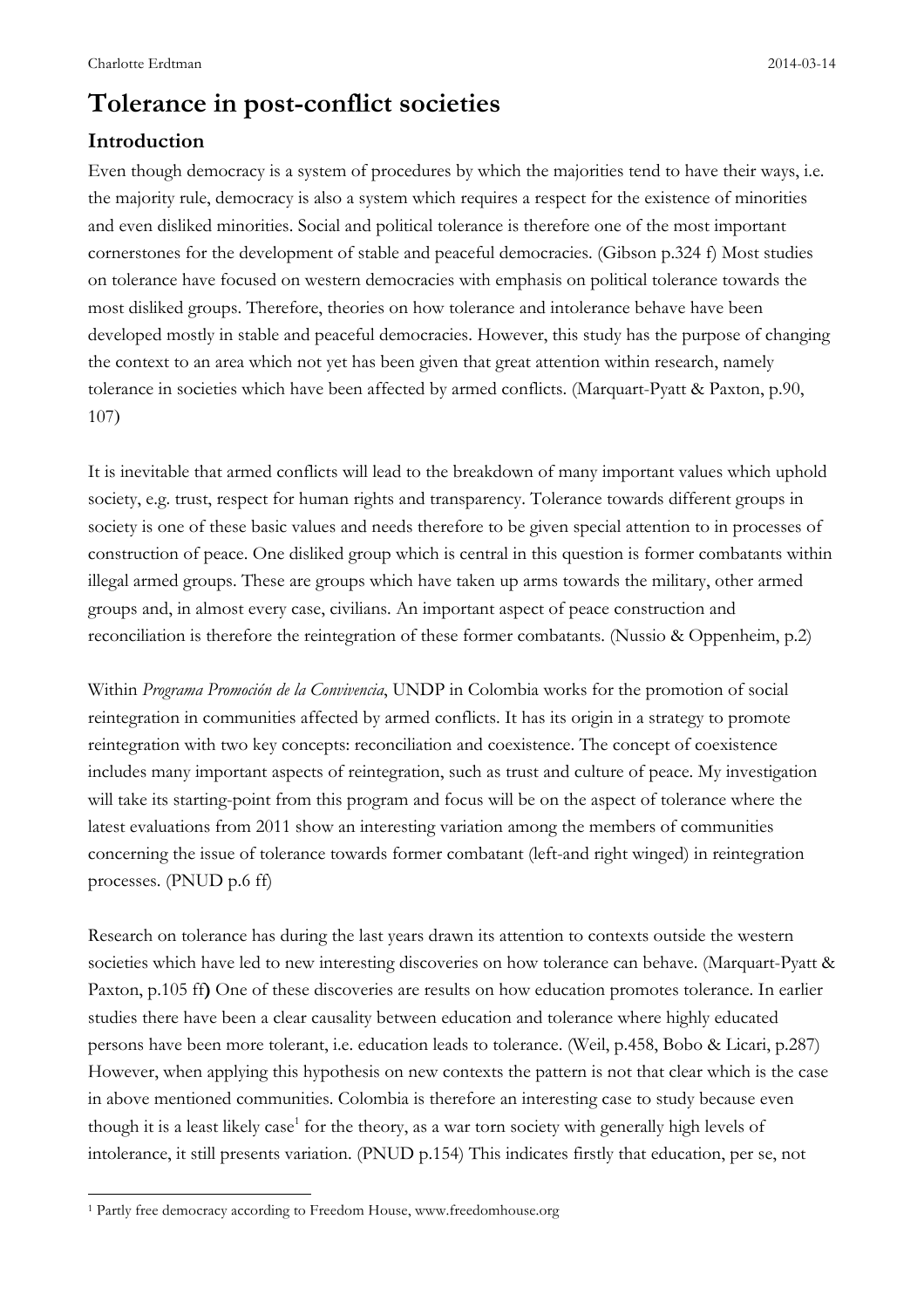enhances tolerance and secondly arises the question of what enhances tolerance in least likely cases. This requires more in depths studies to investigate: what aspects of education lead to tolerance?

#### **Purpose and research question**

The purpose is therefore to investigate more in depth and explain the variation of tolerance in relation to education within a least likely case such as Colombia which manifests interesting variation. How come? Do they do something differently in education at local levels? The study will test different theories on tolerance and education in order to analyze mechanisms which enhance tolerance. The research question states: *what mechanisms within education enhance and promote tolerance?* 

The contributions of this thesis are both empirical and theoretical. Theoretically the studies on tolerance have mainly focused on western stable democracies and this thesis aim to test the theories in a new, more fragile, context. It is also a contribution to the discourse on reconciliation processes which is an area of research which mainly has focused on macro level institutions. (Prieto p.529) Education and schools are fundamental and essential state institutions which exist almost everywhere, even in post-conflict societies. These can be important instruments for the promotion of reconciliation and it is therefore important to know in what way they can promote tolerance. This thesis furthermore has a empirical contribution to the colombian context which undergoes a transition phase to post-conflict. Not much research has been done on how coexistence and tolerance work in this context and this thesis will enrich our knowledge about Colombia. (Prieto p.529) Finally the study is a contribution to the Sida financed UNDP program by providing an input on their work to promote reconciliation.

### **Theory**

The positive relationship between higher levels of education and political liberalism, especially tolerance, has been one of the most consistent findings in empirical social research ever since the 1950s. However, these findings have as mentioned been questioned. (Weil, p.458, Hazama p.3, Sullivan, Piereson and Marcus p.14) Therefore, it is important to more thoroughly investigate what aspects of education that can lead to tolerance. There are several orientations within this field:

Firstly, the democratic learning theory argues that tolerance must be learned and it can be learned through increased contact with diverse groups or through increased contact with socializing institutions. Through interaction in education individuals increase their familiarity with diverse ideas and people. Scholars talk about schools as institutions for democracy which socialize individuals to democratic norms in learning by doing. (Marquart-Pyatt & Paxton, p.93, Hinckley, p.190) Secondly, theories also state that the actual subjects and contents of the education can affect tolerance i.e. what is being taught. Education will lead to a spread of information which will increased knowledge and this will affect values and attitudes towards others. (Bobo & Licari, p.286, Weldon, p.332, Weil, p.460) Thirdly, there is the psychodynamic theory which states e.g. that better educated people tend to be more stable and secure as individuals and therefore are better able to handle diversities. (Weil, p.459, Weldon, p.332 ff)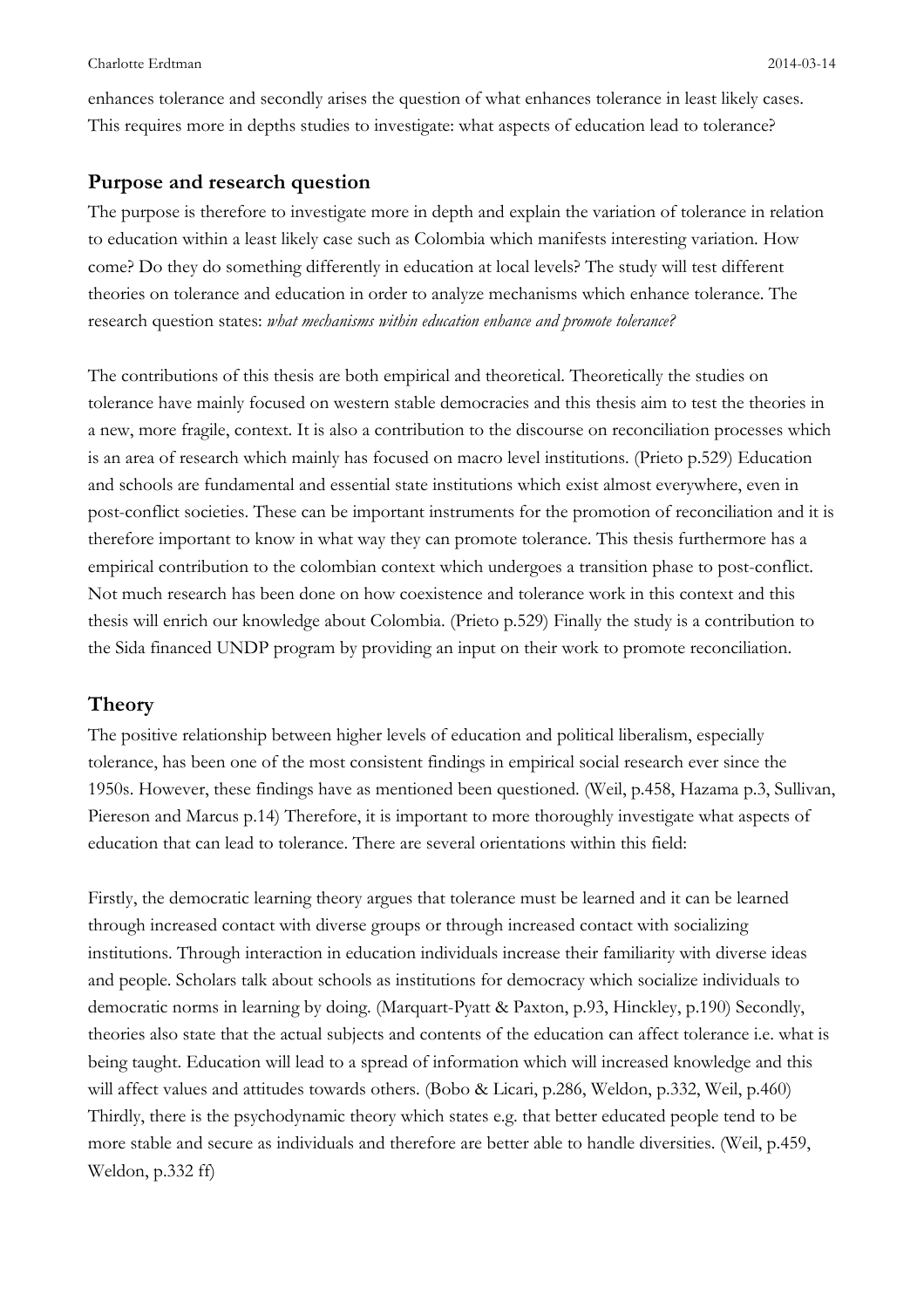### **Method and research design**

This study will thus have its starting-point from the study made by UNDP. The quantitive data presents results on how education and tolerance correlate or absence of correlation. However, this is not enough to investigate mechanisms behind the variation. Therefore two municipalities, San Carlos and San Luis, have been selected for a qualitative comparative study. These municipalities show an interesting variation where San Carlos shows a statistically significant correlation which supports the hypothesis that education enhances tolerance and where results from San Luis present no correlation between education and tolerance. These municipalities have been selected due to their difference in the Y-variable and that they are as similar as possible in other important aspects such as geographical region, level of education, unemployment, crimes etc., i.e. method of difference. (Teorell p.226).<sup>2</sup>

The study will be conducted in these municipalities where I will collect primary data through semistructured interviews. In order to find mechanisms for tolerance I will develop questions with the basis of the theoretical framework. The objects for my interviews will be teachers and students in schools as well as persons in charge of education on municipality level. The answers will provide me with material to investigate why these municipalities differ. I will also complement the investigation with secondary sources such as policy documents on education and curriculums.

I have good knowledge about Colombia due to many visits which will be of great value for the execution of the study. I have also established reliable contacts within UNDP through my internship in 2013. They have good connections to the municipalities through their regional offices and have offered me assistance in the field.

#### **Preliminary budget and other practicalities**

The field study will be carried out in San Carlos and San Luis in the region Antioquia. I will have the regional capital Medellín as my base and from there go to the different municipalities. The plan is to be in the country from the middle of April this year until the end of June.

The most critical part of the study is to get access to the villages and the right persons to interview which is difficult to determine 100 % from Sweden. In a worst case scenario I will need to change the focus of the study to fit the actual material which I do get access to. In that case I will choose another aspect of coexistence within the UNDP investigation, e.g. relation between civic trust in national and local institutions which also has shown a variation that contradicts some present theories.

#### **Preliminary budget (SEK)**

Airfare: 10 000 Other transportation: 2 000 Accommodation: 7 000 General expenses: 6 000

 $\overline{a}$ 

<sup>2</sup> If it is in reality difficult to carry through an investigation in these municipalities, the data presents alternatives.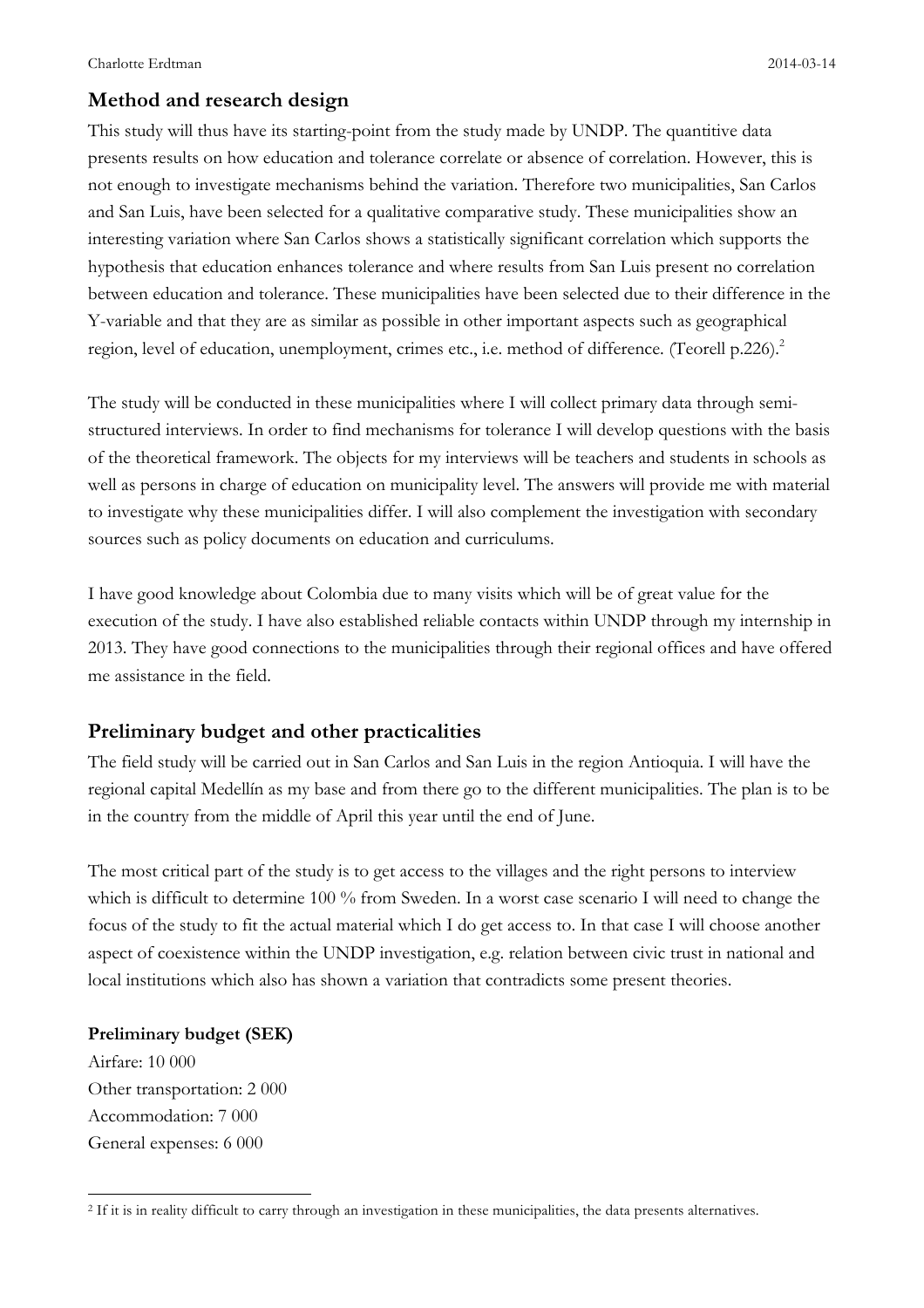Vaccinations, insurance etc: 2 000